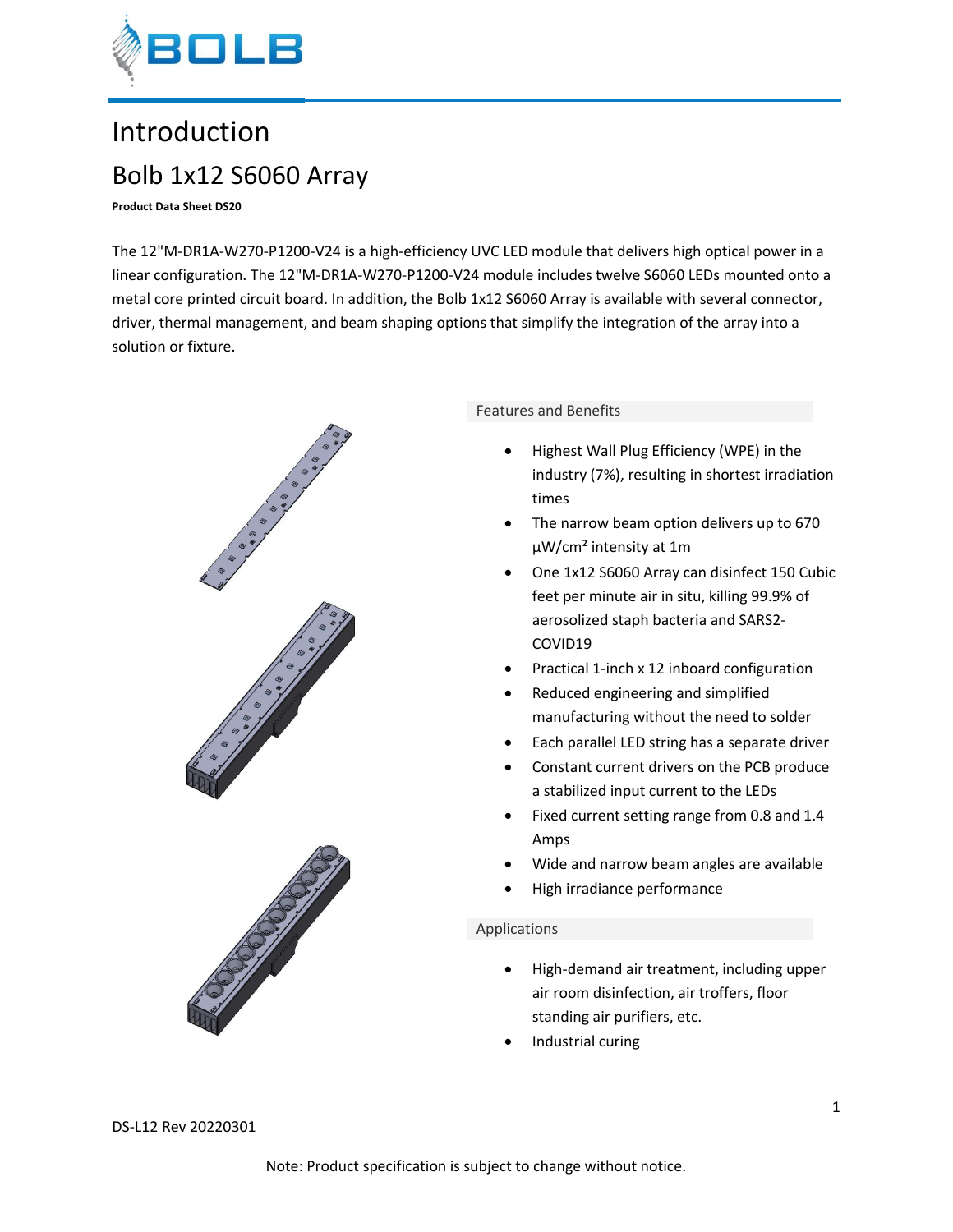

## Product Nomenclature 12"M-DR1A-W270-P1200-V24

The part number designation for Bolb 1x12 S6060 Array products is explained as follows:

| W270  -  P1200   -  V24  <br>$12"M$ -<br>DR <sub>1</sub> A<br>(plus optional codes, if any)<br>- 1 |                 |  |  |  |  |  |
|----------------------------------------------------------------------------------------------------|-----------------|--|--|--|--|--|
|                                                                                                    |                 |  |  |  |  |  |
| Nominal Drive Current $(mA)$ <sup>-1</sup>                                                         | Voltage Bin (V) |  |  |  |  |  |
| Peak Wavelength Bin (nm)                                                                           | Power Bin (mW)  |  |  |  |  |  |
|                                                                                                    |                 |  |  |  |  |  |

The Bolb 1x12 S6060 Array is available with several connector, driver, thermal management, and beam shaping options that simplify the integration of the array into a solution or fixture. When placing an order that includes an option, use these option codes, the "-" symbol followed by specific letter and number combinations after the part number:

| <b>Optical</b>                       |        | <b>Thermal</b><br><b>Electrical</b>                            |               |                                                | Connectivity  |                               |               |
|--------------------------------------|--------|----------------------------------------------------------------|---------------|------------------------------------------------|---------------|-------------------------------|---------------|
| <b>Option</b>                        | Option | <b>Option</b>                                                  | <b>Option</b> | <b>Option</b>                                  | <b>Option</b> | Option                        | <b>Option</b> |
| <b>Description</b>                   | Code   | <b>Description</b>                                             | Code          | <b>Description</b>                             | Code          | <b>Description</b>            | Code          |
| S6060                                | ۰      | No Heat Sink                                                   | ٠             | 1 Amp Constant<br><b>Current Driver</b>        |               | Poke-In,<br>28434010-3        |               |
| S6060-TL                             | ۰      | <b>Heat Sink with</b><br><b>Integrated Fan</b>                 | -HAS          | $0.8$ Amp<br>Constant<br><b>Current Driver</b> | $-CC8$        | Molex 3mm 2-<br>pin Connector | $-CM3$        |
| Attached<br>Narrow Beam<br>Reflector | $-B10$ | <b>Heat Sink with</b><br><b>Integrated Fan</b><br>and Hosusing | -HSH          | $1.4$ Amp<br>Constnat<br><b>Current Driver</b> | $-CC14$       |                               |               |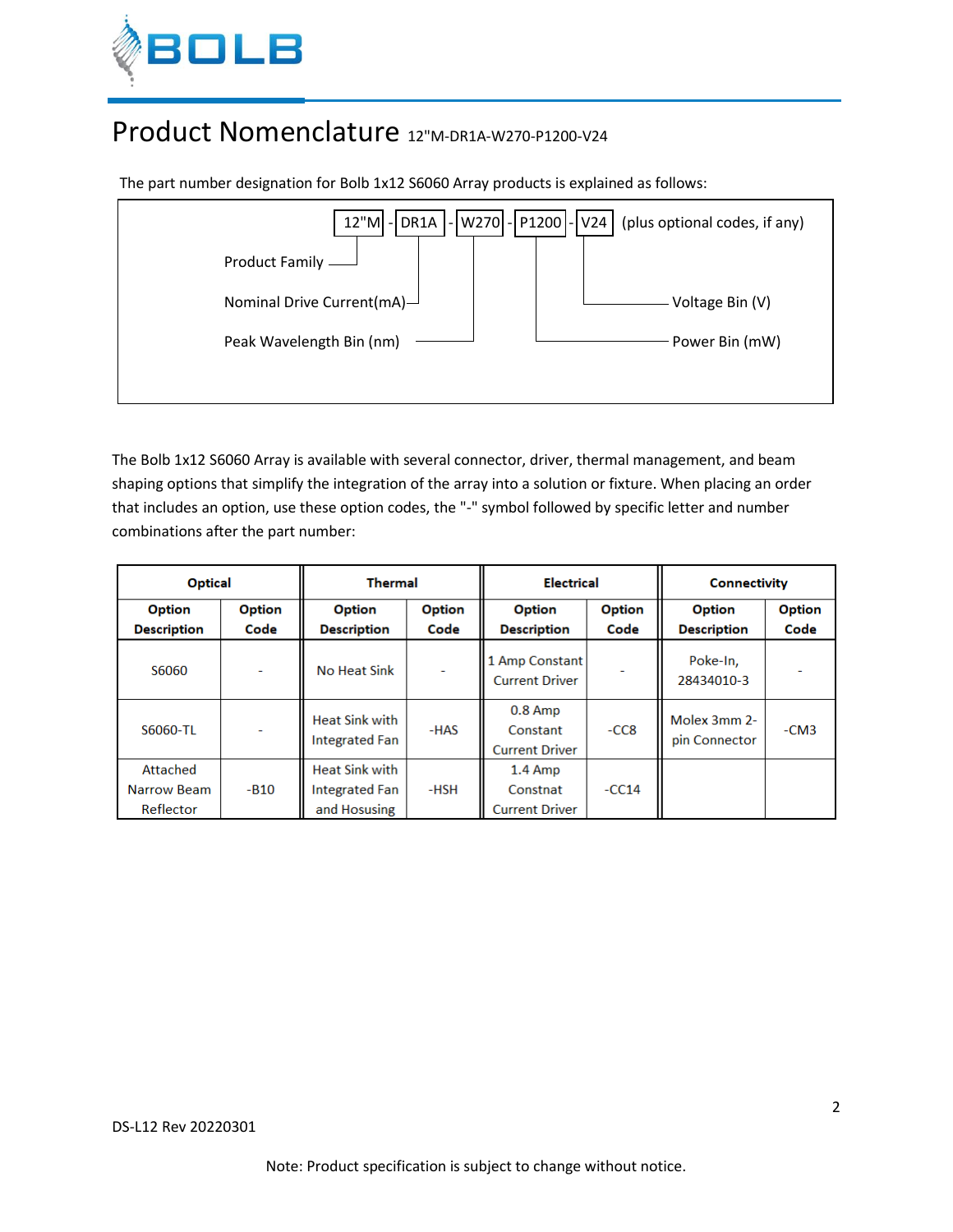

## Photobiological Warning

## **RISK GROUP 3**

## **WARNING UV EMITTED FROM THIS PRODUCT** AVOID EYE AND SKIN EXPOSURE TO UNSHEIELDED PRODUCT

AVERTISSEMENT UV émis par ce produit. Éviter l'exposition des yeux et de la peau à un produit non protégé

ADVERTENCIA Emisión de rayos ultravioleta por este producto. Evite la exposición de los ojos y la piel al producto sin protección

警告この製品から放出される紫外線。シールドされていない製品への目や皮 膚の露出を避ける

# $\boldsymbol{M}$

CAUTION - RISK OF PERSONAL INJURY, THIS LED PACKAGE IS NOT INTENED FOR GENERAL ILLUMINATION AND MAY REQUIRE THE USE OF SPECIAL SAFEGUARDS. INSTALL AND USE ONLY IN STRICT ACCORDANCE WITH THE PRODUCT AND PACKAGING MARKINGS

INTEGRATION OF THIS LED PACKAGE INTO LED LIGHT SOURCES (ARRAYS, LAMPS OR LUMINAIRES) OR ADDITION OF REFLECTIVE OR MAGNIFYING OPTICS MAY CHANGE THE EXPECTED PHOTOBIOLOGICAL SAFETY CHARACTERISTICS OF SUCH DEVICES. THE ASSIGNED RISK GROUP CLASSIFICATION OF THIS LED PACKAGE MAY NOT NECESSARILY INDICATE THE RISK GORUP CLASSIFCATION OF THE LED LIGHT SOURCE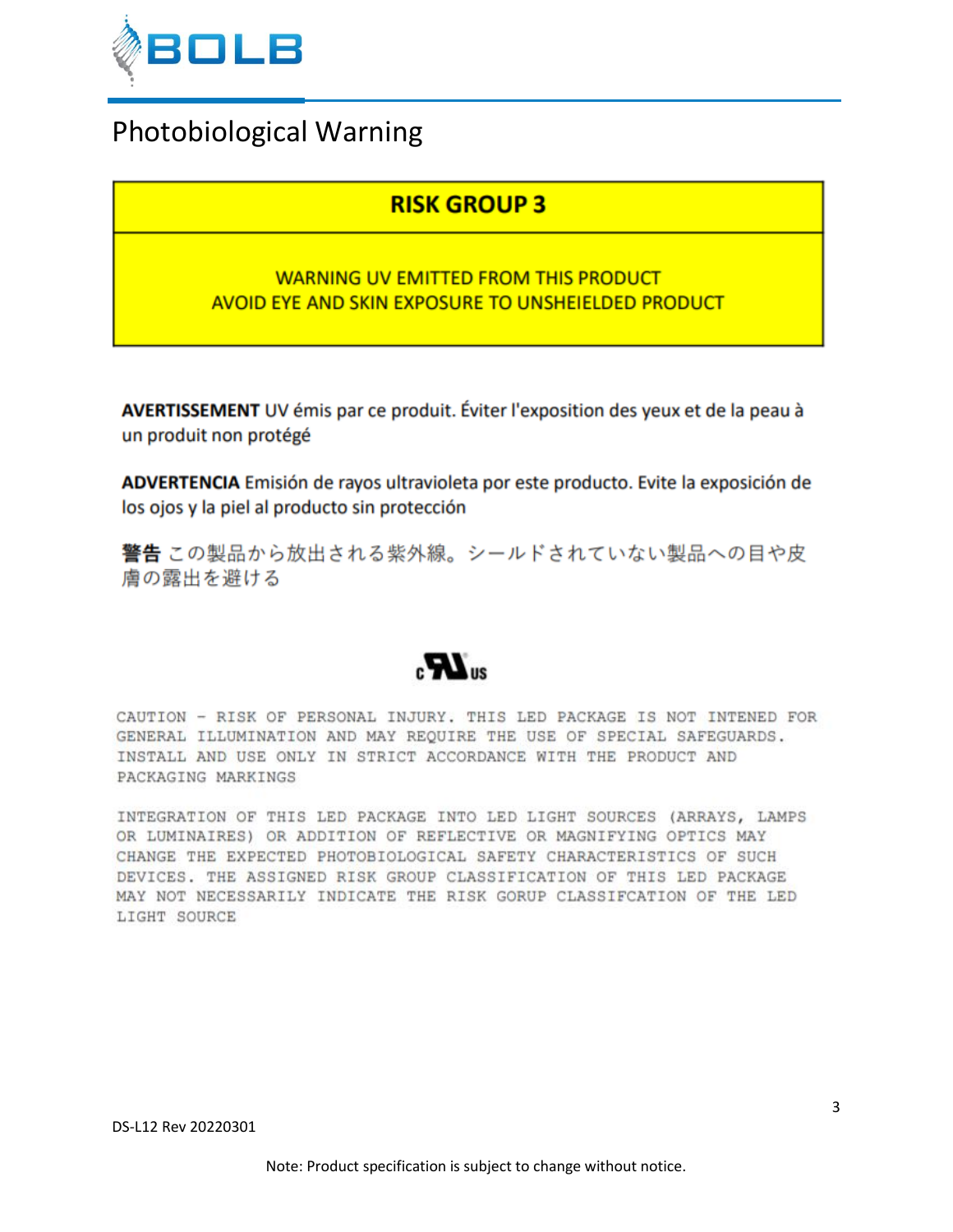

# Performance

|  | Table 1: Typical performance at 25 deg C and active cooling |  |  |
|--|-------------------------------------------------------------|--|--|
|--|-------------------------------------------------------------|--|--|

| Parameter                           | Symbol       | Unit                    | <b>Part Number</b>                 | Min  | <b>Typ</b> | <b>Max</b> |
|-------------------------------------|--------------|-------------------------|------------------------------------|------|------------|------------|
| Peak Wavelength <sup>1</sup>        | $\lambda p$  | nm                      | 12"M-DR1A-W270-P1200-V24           | 265  | 270        | 278        |
|                                     |              |                         | 12"M-DR1A-W270-P1200-V24           | 1    | 1.2        | 1.4        |
| Radiant Flux <sup>1</sup>           | φε           | W                       | 12"M-DR1A-W270-P1200-V24-TL<br>0.9 |      | 1.08       | 1.26       |
|                                     |              |                         | 12"M-DR1A-W270-P1200-V24-B10       | 0.85 | 1.02       | 1.2        |
| Forward Voltage <sup>1,2</sup>      | $V_f$        | V                       | 12"M-DR1A-W270-P1200-V24           | 22   | 24         | 26         |
| Forward Current <sup>4</sup>        | $\mathbf{r}$ | A                       | 12"M-DR1A-W270-P1200-V24           | 0.9  | 1          | 1.1        |
| Spectrum Half<br>Width <sup>1</sup> | Δλ           | nm                      | 12"M-DR1A-W270-P1200-V24           |      | 12         |            |
|                                     |              |                         | 12"M-DR1A-W270-P1200-V24           |      | 160        |            |
| Viewing Angle,<br><b>FWHM</b>       | $20\%$       | $\mathbf{o}$            | 12"M-DR1A-W270-P1200-V24-TL        |      | 39         |            |
|                                     |              |                         | 12"M-DR1A-W270-P1200-V24-B10       |      | 10         |            |
|                                     |              |                         | 12"M-DR1A-W270-P1200-V24           |      | 30         |            |
| On-Axis Irradiance<br>at $1m^{5,6}$ | $\mathbf{I}$ | $\mu$ W/cm <sup>2</sup> | 12"M-DR1A-W270-P1200-V24-TL        |      | 90         |            |
|                                     |              |                         | 12"M-DR1A-W270-P1200-V24-B10       | 460  | 550        | 670        |
| Thermal Resistance <sup>3</sup>     | $R_{j-b}$    | °C/W                    | 12"M-DR1A-W270-P1200-V24           |      | $<$ 10     |            |

Notes for Table 1:

- 1. Bolb tests SMD6060 LEDs at 250mA per chip at a solder point temperature (Tsp) of 38°and Ta=25 °C. In addition, Bolb tests the 12"M-DR1A-W270-P1200-V24-B10 module at a solder point temperature of 38 °C.
- 2. The noted forward voltage includes LED and constant current driver electronics.
- 3. Thermal resistance is calculated using total electrical input power and includes the thermal resistance of the MCPCB board and thermal interface material.
- 4. Bolb sets the current at one amp on standard 1x12 Linear products, which produces 250mA per LED. Bolb can set the current to other values. Refer to the product option code table for details.
- 5. The spread of irradiance values reflects the performance of typical 270nm wavelength product.
- 6. Irradiance values are calibration, position, and solder point temperature sensitive. In addition, the irradiance value for the 12"M-DR1A-W270-P1200-V24-B10 is in the near-field, making it extra sensitive to meter positioning. Simulation results yielded the irradiance value for the TL product. However, the -B10 product option and the standard product irradiance values were physically measured.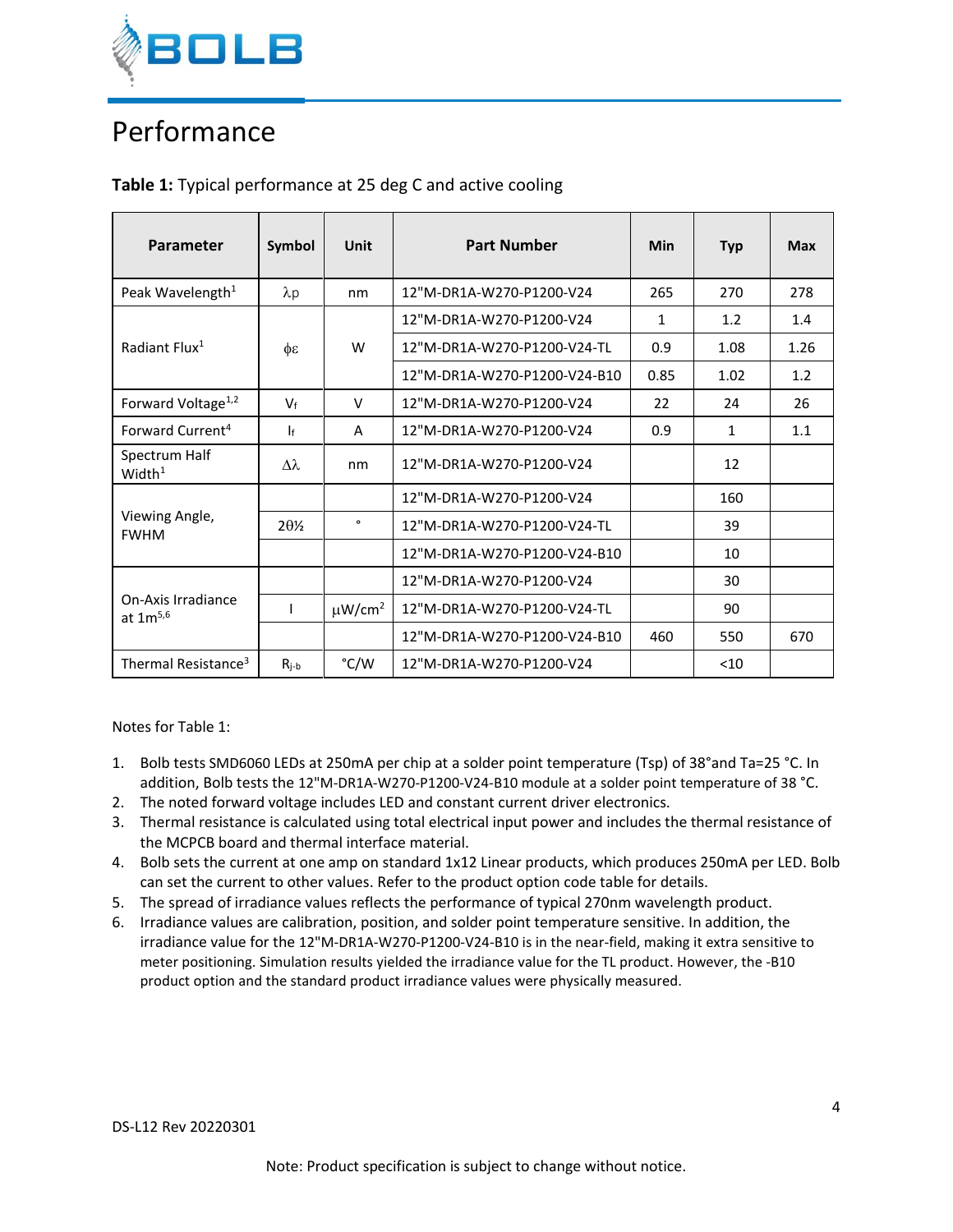

# Absolute Maximum Ratings

**Table 2:** 12"M-DR1A-W270-P1200-V24 Maximum Ratings

| Parameter                           | <b>Symbol</b>              | Unit         | Max <sup>2</sup> |
|-------------------------------------|----------------------------|--------------|------------------|
| Maximum DC Drive<br>Current         | <b>IFM</b>                 | A            | 1.4              |
| Maximum Junction<br>Temperature     | $T_{\text{jmax}}$          | $^{\circ}$ C | 75               |
| Maximum Solder Point<br>Temperature | $T_{\text{imax}}$          | $^{\circ}$ C | <b>TBD</b>       |
| <b>Operating Temperature</b>        | $T_{\mathsf{opr}}$         | $^{\circ}$ C | $-20$ to $60$    |
| Limits <sup>1</sup>                 |                            |              | -20 to 60        |
| Storage Temperature <sup>1</sup>    | ${\mathsf T}_{\text{stg}}$ | °C           | -30 to 100       |

Notes for Table 2:

- 1. Maintain relative humidity at 40% or less.
- 2. Maximum rating provided for reference only. Do not drive the LED in reverse voltage.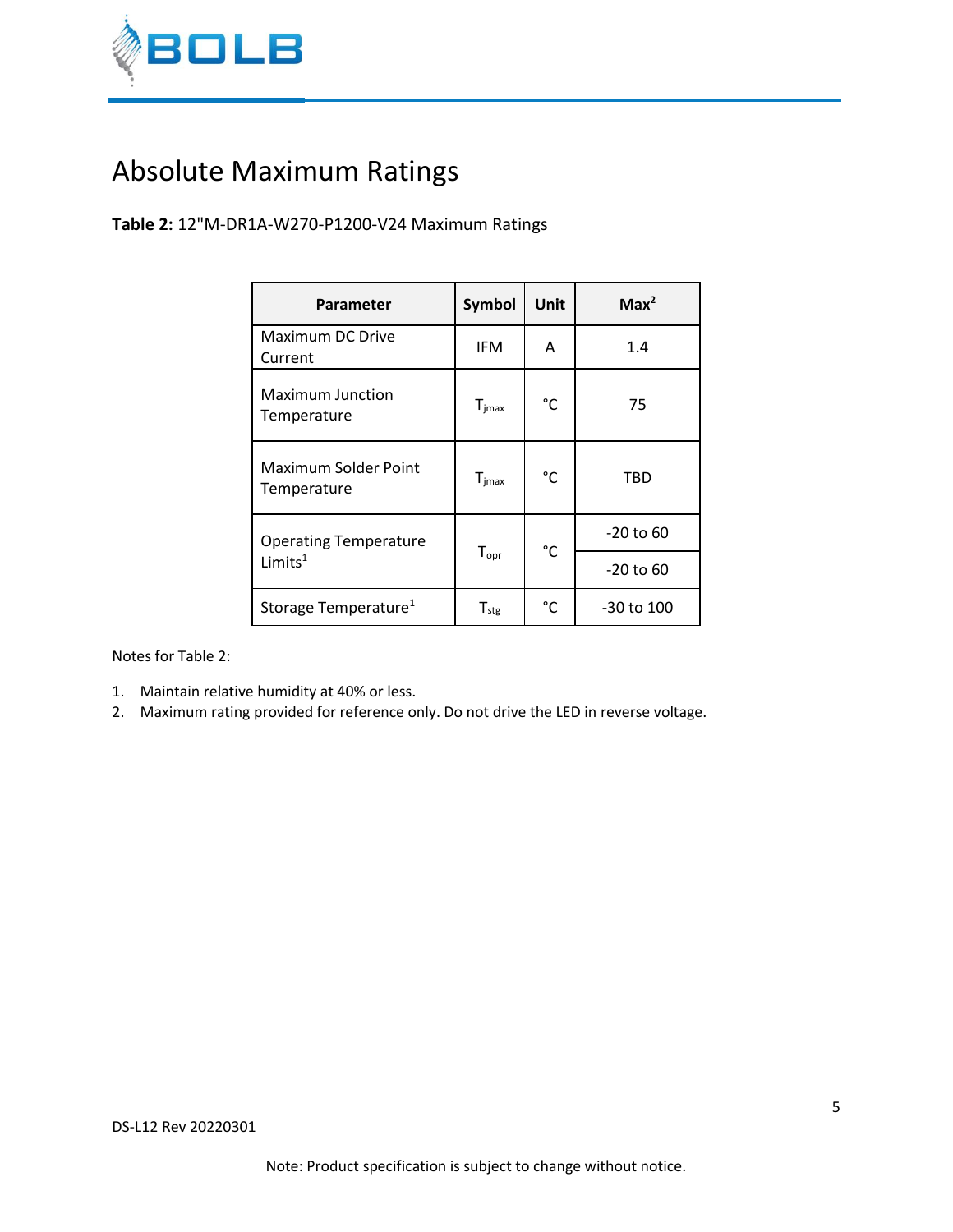

## Performance Curves

**Figure 1:** Forward Current vs. Forward Voltage **Figure 2:** Relative Radiant Flux vs. Forward Current









**Figure 3:** Peak Wavelength vs. Temperature **Figure 4:** Typical Spectrum, at 250mA per LED





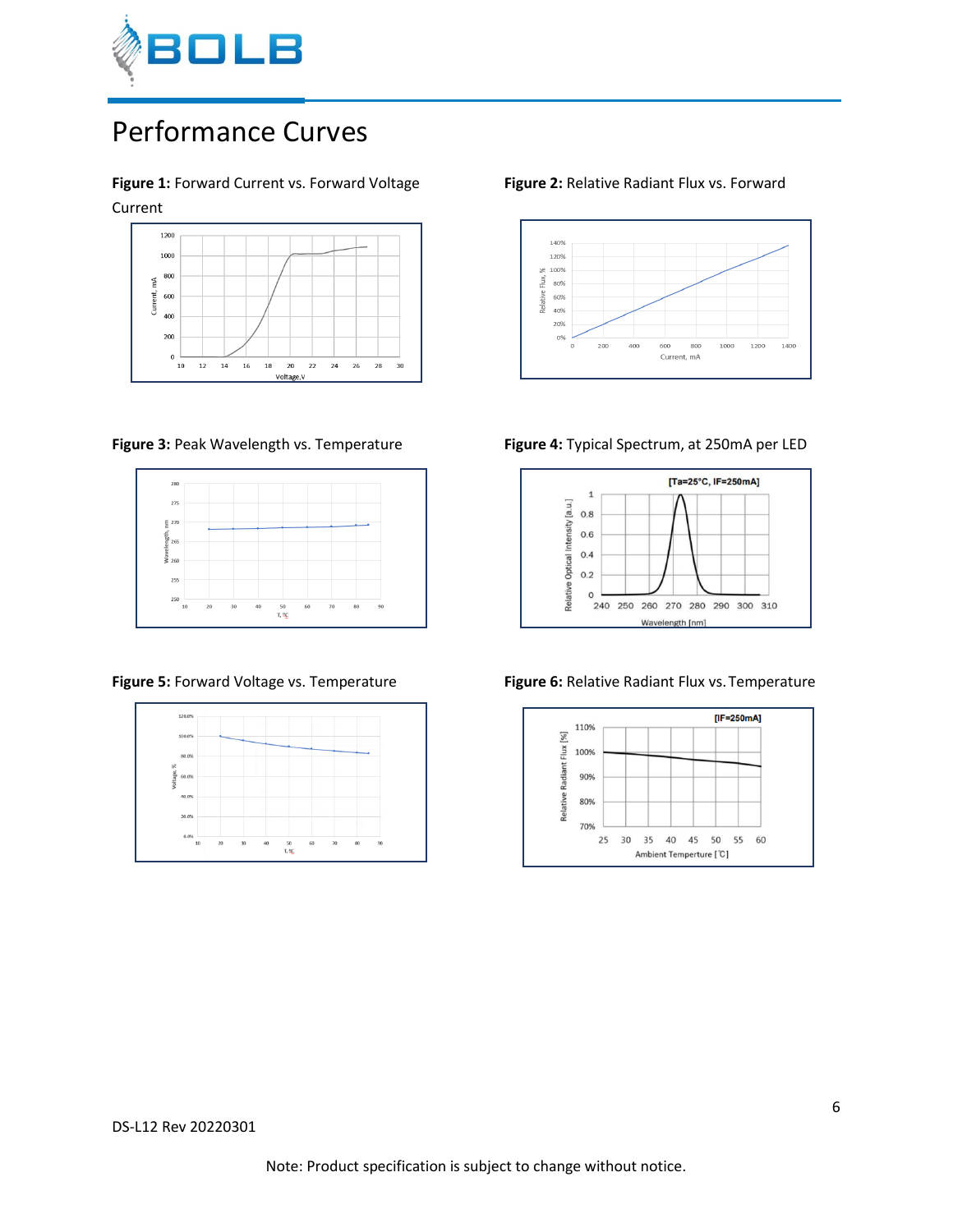

# Performance Curves

12" M-DR1A-W270-P1200-V24 12" M-DR1A-W270-P1200-V24-TL



**Figure 7:** Typical Relative Intensity vs. Emission Angle **Figure 8:** Typical Relative Intensity vs. Emission Angle



## **Figure 9:** Typical Relative Intensity vs. Emission Angle **Figure 10:** Electrical Diagram

 12"M-DR1A-W270-P1200-V24-B10 I

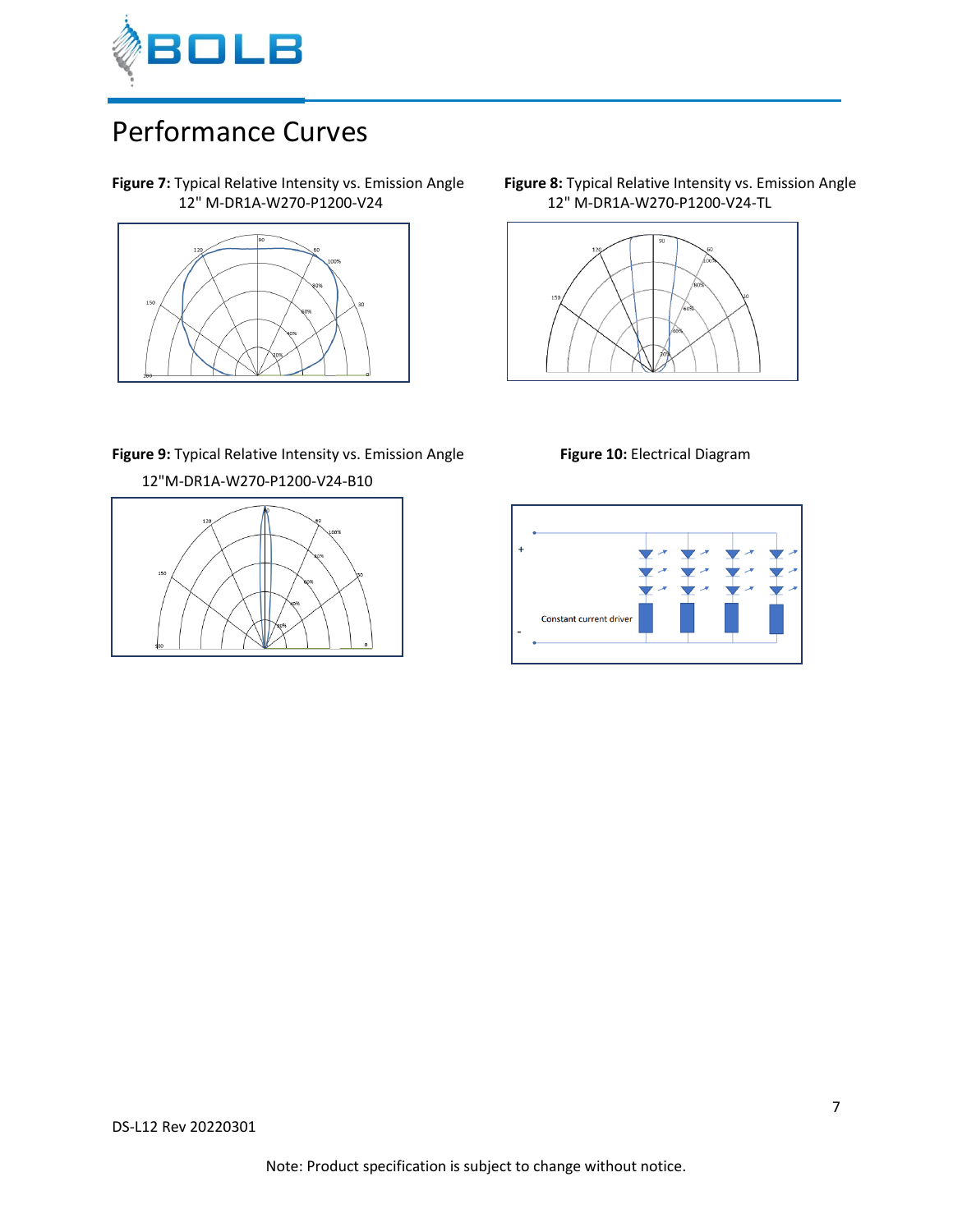

# Mechanical Dimensions

### **Figure 11:** Mechanical Dimensions of 12" M-DR1A-W270-P1200-V24, units in mm



### **Figure 12:** Mechanical Dimensions of 12"M-DR1A-W270-P1200-V24-HSS-B10



Notes for Figures 11 and 12:

- 1. Drawings are not to scale, and unless otherwise specified, tolerances are +/-2mm.
- 2. In figure 12, the air intake is through the sides, and the air exit is through the module's center. Therefore, DO NOT BLOCK AIRFLOW through the sides and center-fan area of the module.
- 3. Bolb 1x12 S6060 module dimensions not shown. Refer to Figure 11 for details. The module sits centered on the heat sink.
- 4. In figure 13, reflector dimensions have a tolerance of +/-0.2mm and do not include adhesive thickness.
- 5. 24VCD 0.1A sources power the 3010-cooling fan.
- 6. The complete module, including fans, requires a 24VDC >1.5A power supply.
- 7. The reflectors sit centered on each LED on the module.

DS-L12 Rev 20220301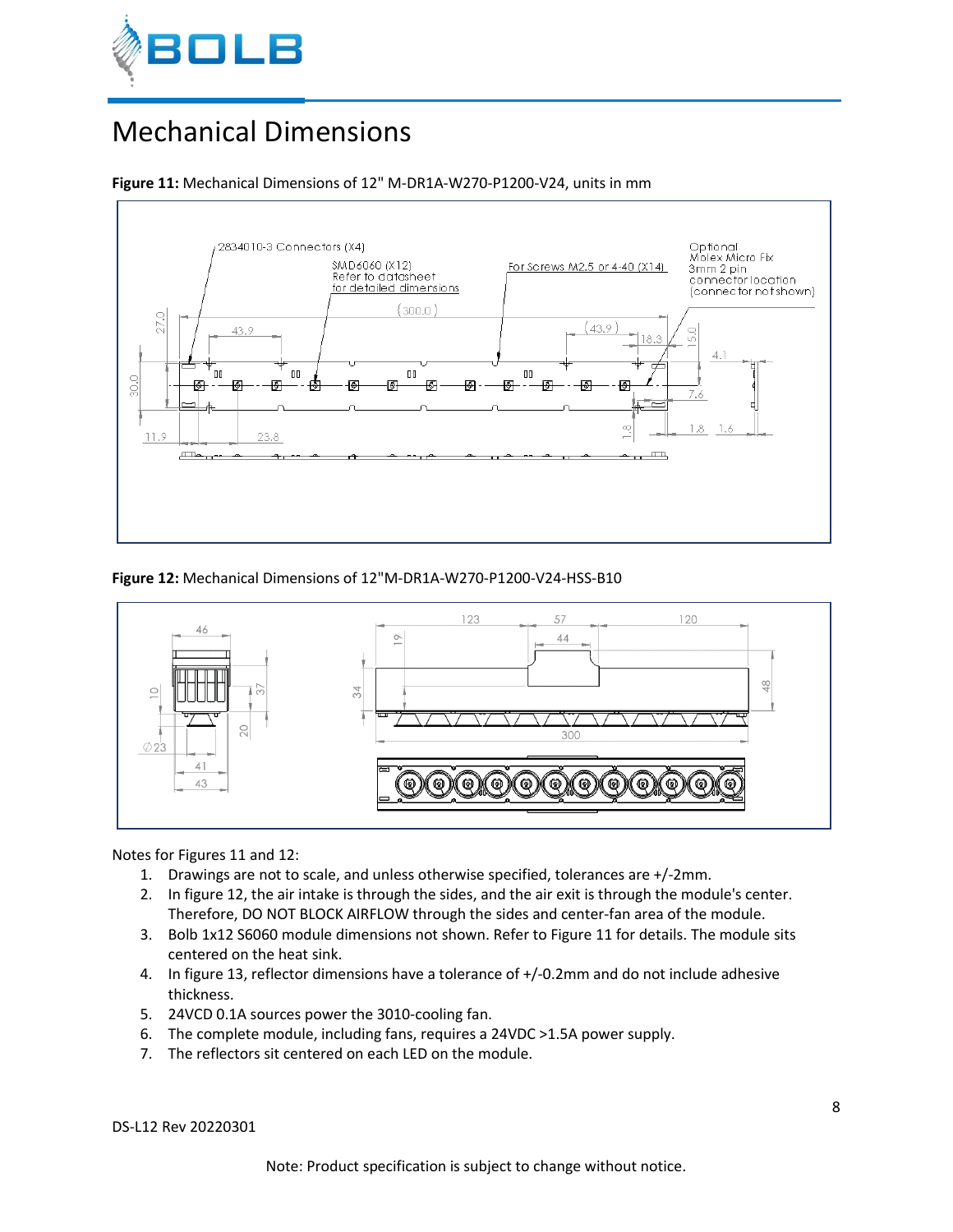

# Mechanical Dimensions





Notes for Figure 13:

- 1. Drawing is not to scale, and unless otherwise specified, tolerances are +/-2mm.
- 2. The air intake is through the sides, and the air exit is through the module's center. Therefore, DO NOT BLOCK AIRFLOW through the sides and center-fan area of the module.
- 3. Bolb 1x12 S6060 module dimensions not shown. Refer to Figure 11 for details. The module sits centered on the heat sink.
- 4. 24VCD 0.1A sources power the 3010-cooling fan.
- 5. The complete module, including fans, requires a 24VDC >1.5A power supply.

**Figure 14:** Mechanical Dimensions of -HSA Heat Sink Cross Section



Notes for Figure 14:

1. Drawing is not to scale, and unless otherwise specified, tolerances are +/-0.2mm.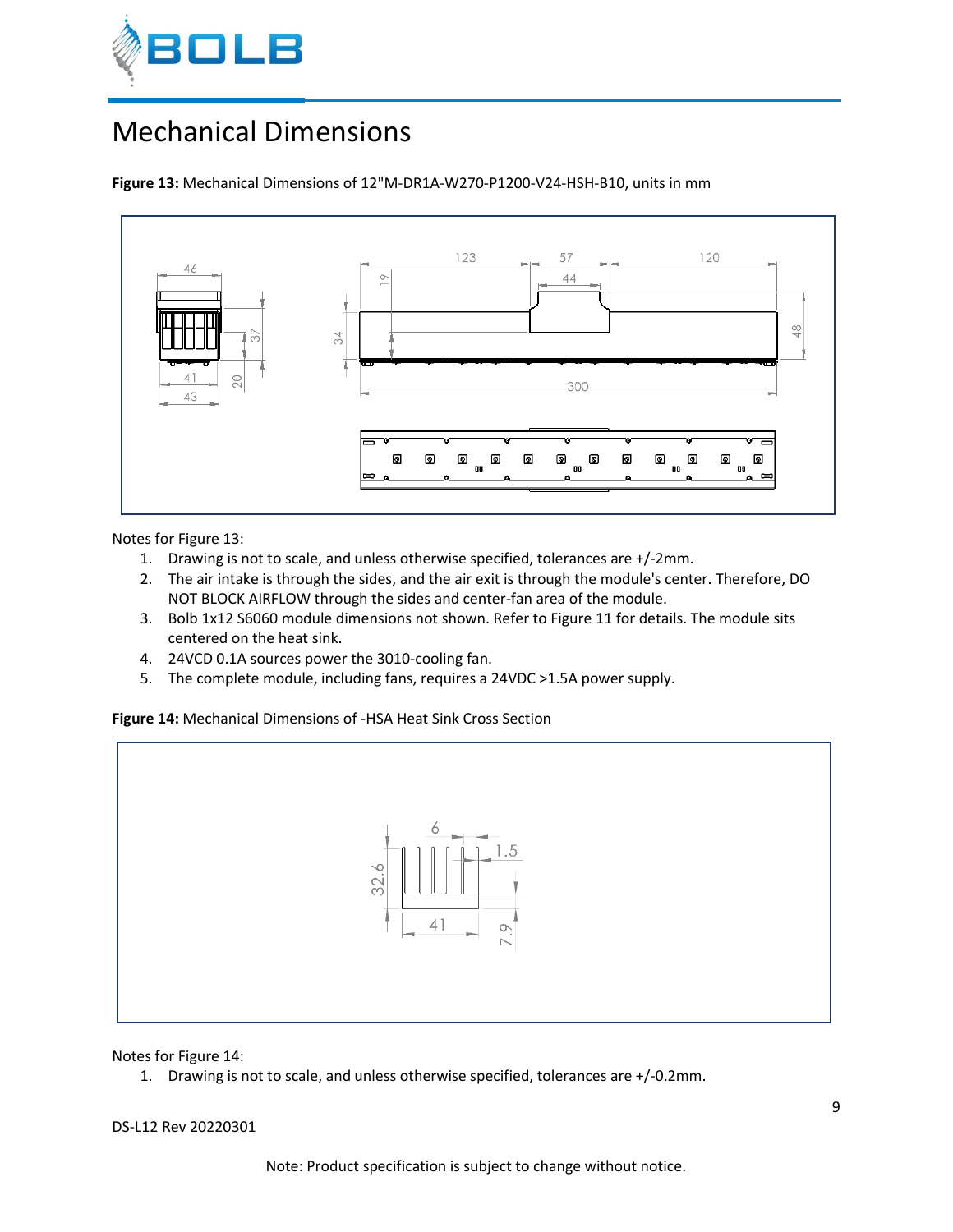

# Electrical Connection Recommendations

Bolb's 12"M-DR1A-W270-P1200-V24 includes four TE Connectivity poke-in surface mount right-angle connectors for ease of connectivity to an external voltage source. The poke-in connector's tin-over-nickel finish copper contacts are ROHS compliant. Compatible wires include: 20AWG solid and tin dipped stranded, 22AWG solid and tin dipped stranded, and 24 AWG solid. Stirp wire length 5.5 +/-0.3mm. The maximum insulation outer diameter is 1.75mm. Please email Bolb at **bolb@info.com** for additional information.

Bolb offers an optional Molex Micro-Fit 3mm 2-pins connector for ease of electrical connectivity. For more information, contact Bolb a[t bolb@info.com.](mailto:bolb@info.com)